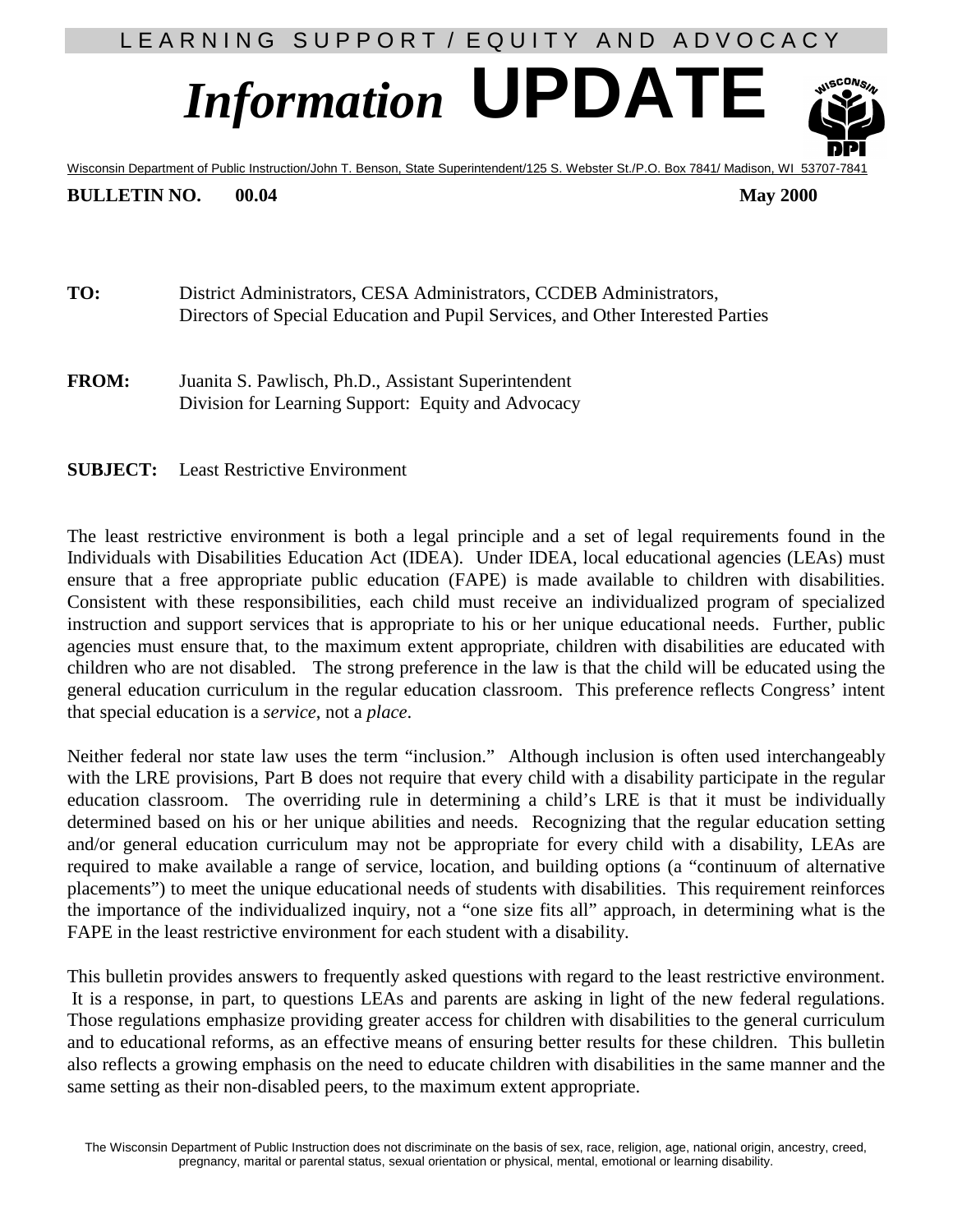#### **1. What is the least restrictive environment?**

The IEP team makes two separate determinations: *what* the child should be learning and *where* a child should learn. The intersection of those two determinations is that particular child's *least restrictive environment*. Depending on a particular child's individual needs, some examples of a possible environment that could be the least restrictive include: a regular education classroom in the neighborhood school with the general education curriculum, with or without supplementary aids and services; a regular education classroom in the neighborhood school with a modified curriculum for some or all of the classes; a pull-out classroom in the neighborhood school with the general curriculum for part of the day with the remainder of the day being spent in the regular classroom or in activities with students who do not have disabilities; a special education classroom in the neighborhood school with modified curriculum; or even a separate school specializing in a certain type of disability. Thus, one child's least restrictive environment may be very different from another child's. The IEP team identifies the LRE for each child based upon the child's individual needs.

## **2. Who decides the least restrictive environment for the child?**

The IEP team makes the least restrictive environment decisions, including the specific determinations of appropriate educational services, location, and building or facility.

The IEP team must include a special education teacher, a regular education teacher (if the child is, or may be, participating in the regular education environment), a LEA representative authorized to commit agency resources, the parents, an individual who can interpret the instructional implications of evaluation results, the child (if appropriate) and, at the discretion of the parent or the agency, other individuals who have knowledge or special expertise regarding the child.

## **3. How is the LRE determined for an individual child?**

The IEP team is responsible for determining the curriculum and other educational programming, services, location of services, and building to meet an individual child's educational needs. "Location" is the type of environment that is the appropriate place for the provision of special education and related services (*e.g.*, a regular education classroom, a resource room). The decisions must be made on a case-by-case basis. To the maximum extent appropriate, the child must participate with nondisabled peers.

Under IDEA 1997 and the new federal regulations, LEAs must provide special education and related services in addition to and in conjunction with the general education curriculum, not separate from it. The general curriculum is defined as the curriculum provided to the same-aged nondisabled children.

Per the recent changes in special education law, the IEP team must focus on the accommodations and adjustments necessary to enable children with disabilities to participate in the general curriculum to the maximum extent appropriate. This focus is reflected in new IEP content requirements regarding present levels of performance (PLOP) and annual goals and short-term objectives, as well as in the continuing requirements regarding the description of special education and related services and the supplementary aids and services to be provided to each child. It would not be appropriate for the IEP to include specific details related to the general curriculum itself or to daily lesson plans.

The PLOP must now include a statement of how the child's disability affects the child's involvement and progress in the general curriculum (or for preschool children, as appropriate, how the child's disability affects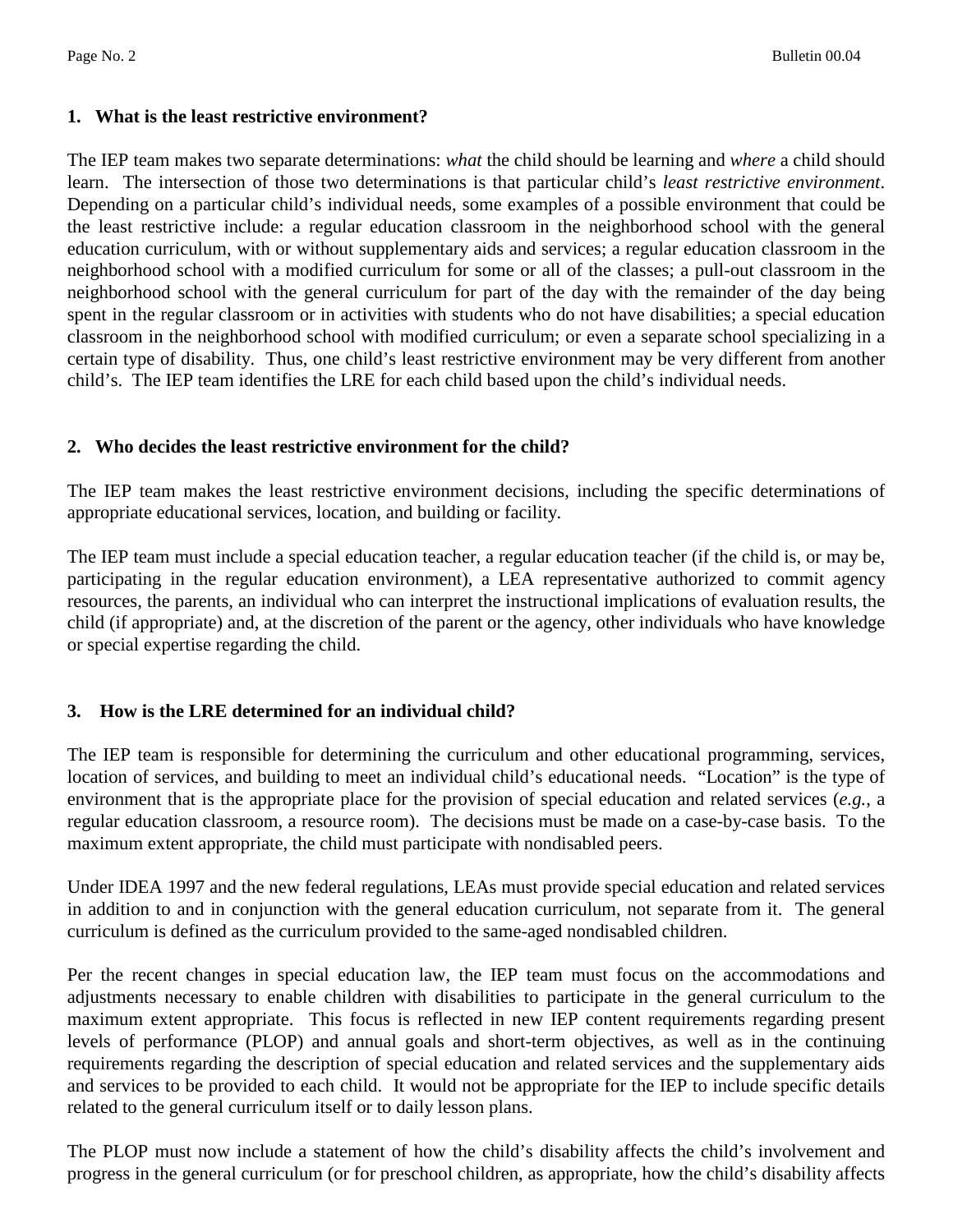the child's participation in age-appropriate activities). This requirement is important because it provides the basis for determining what accommodations the child needs in order to participate in the general curriculum to the maximum extent appropriate. Thus, the programming and services for each individual child can be tailored to address the child's unique needs that impede the child's ability to make meaningful progress in the general curriculum.

The annual goals and short-term objectives must now include a statement related to meeting the child's needs that result from the child's disability to enable the child to be involved in and progress in the general curriculum (or for preschool children, as appropriate, how the child's disability affects the child's participation in age-appropriate activities). Through this requirement, the focus of the IEP team is on the general curriculum when determining annual goals.

In addition to the new emphasis on access to the general curriculum, IDEA continues to emphasize that districts must provide instruction to children with disabilities in the regular education classroom alongside their nondisabled peers, to the maximum extent appropriate. Even though IDEA does not mandate that districts provide special education and related services to all children in the regular education classroom, IDEA presumes that the first location that is considered for each child with a disability is the regular education classroom (in the school that the student would attend if not disabled), with appropriate supplementary aids and services to facilitate the provision of special education in that location.

Thus, before an IEP team determines that special education and related services should be provided outside of the regular education classroom, the full range of supplementary aids and services that could be provided to facilitate the student's success in the regular education classroom must be considered. "Supplementary aids and services" means aids, services, and other supports that are provided in regular education classes or other education-related settings to enable children with disabilities to be educated with nondisabled children to the maximum extent appropriate. While determinations of what supplementary aids and services are appropriate for a particular student must be made on an individual basis, some supplementary aids and services that educators have used successfully include providing a special seating arrangement for a child; raising the level of a child's desk; allowing the child more time to complete a given assignment; working with the parents to help the child at home; and providing extra help to the child before, during, or after the school day. Other accommodations could involve providing a particular assistive technology device for the child, modifying the child's desk in some manner that facilitates the child's ability to write or hold books, etc.

When determining the location of services, the IEP team should consider the educational and nonacademic benefits to the child with a disability. The IEP team should also consider, if applicable, the degree of disruption to the education of other students. In determining the location in which a child with behavioral problems will be educated, the IEP team must consider strategies, including positive behavioral interventions, strategies and supports to address the child's behavior. However, if a student with a disability has behavioral problems that are so disruptive in a regular classroom that, even with the use of supplementary aids and services, the education of other students is significantly impaired, the regular education classroom is not appropriate to meet the student's needs.

Decisions regarding the location in which the district will provide special education and related services should not be based solely on factors such as category of disability, severity of disability, availability of special education and related services, configuration of the service delivery system, availability of space, needed modifications to the general curriculum, or administrative convenience. Further, the provisions of a collective bargaining agreement cannot supercede a LEA's obligation to instruct students with disabilities in the appropriate location.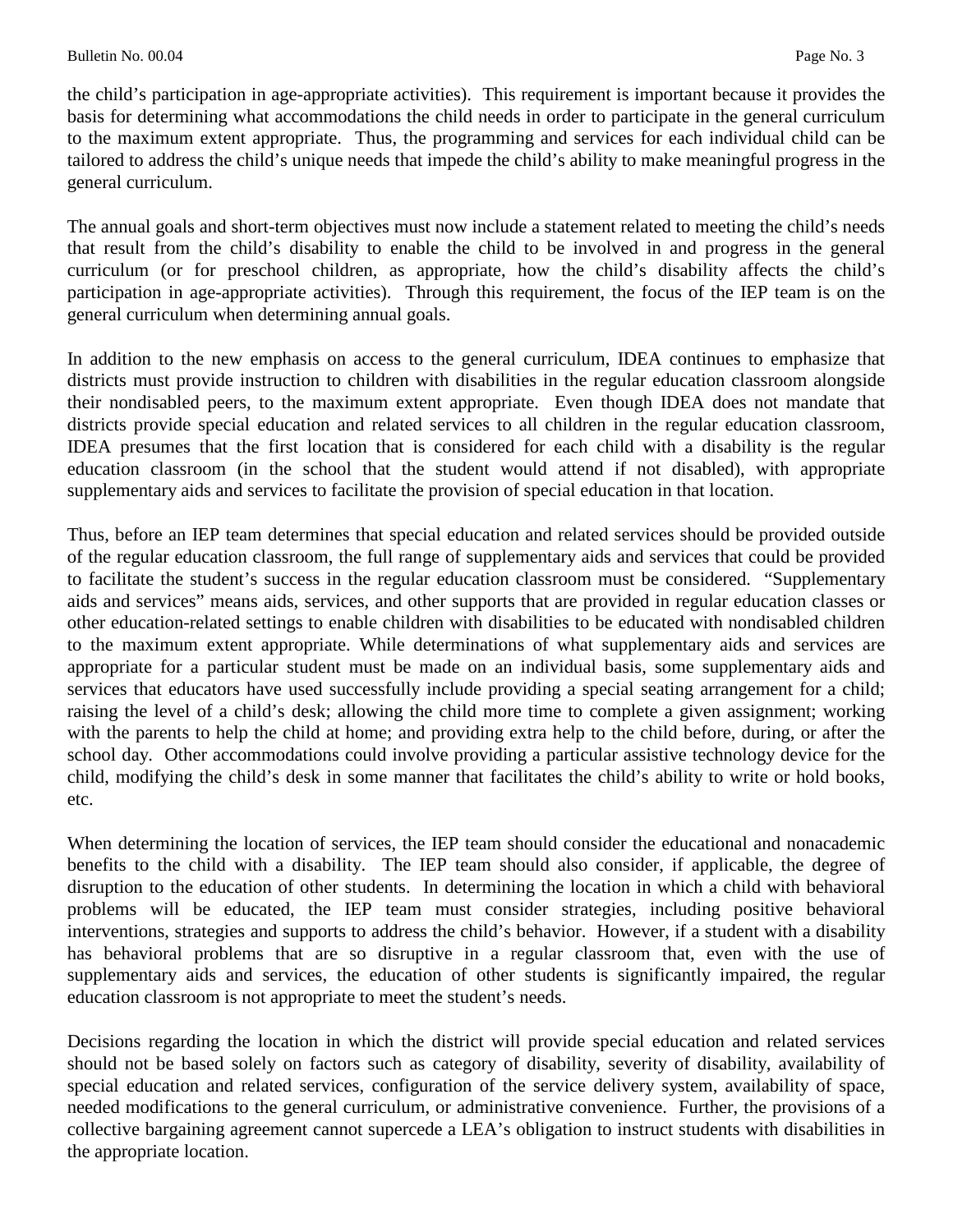After developing or reviewing and revising, if necessary, a child's IEP (including determining the curriculum to be used and the location of the services), the IEP team must choose the building or facility in which to implement the child's IEP in a manner consistent with the IEP. Unless a child's IEP requires some other arrangement, the child must attend the school that he or she would attend if not disabled.

# **4. What options must a LEA provide to meet the required "continuum of alternative placements" for children with disabilities?**

LEAs are required to ensure that a continuum of alternative placements is available to meet the needs of children with disabilities. In this context, "placement" refers to three components of a child's educational environment: the special education, related services, and supplementary aids and services set out in the student's IEP; the location in which the services will be provided; *and* the building or facility the child will attend. Thus, a LEA is responsible for having a range of available services (supplementary aids and services, modifications, accommodations, etc.), locations (regular education classrooms, special education classrooms, etc.) and sites (neighborhood schools, separate schools, state schools, etc.). The availability of a continuum allows the IEP team to determine an appropriate environment in which an individual child will learn.

The LEA is not required to provide full continuums of services and locations in every school within its jurisdiction. Neither is a LEA required to provide full continuums of services, locations, and buildings or facilities within its borders. Transportation must be included in the IEP as a related service and must be provided at no cost to the parent if the IEP team determines that transportation is necessary to permit the child to benefit from special education.

The IEP team determines the services, the location and the building or facility. If an IEP team determines that an individual child should be transported to a building or facility outside the boundaries of the LEA because the need for specialized services cannot be met by the LEA, the IEP team must still determine the extent to which the child will participate in the general curriculum and in the regular education location.

## **5. Does a child have to fail in the regular education classroom before the IEP team considers another location in which to provide services?**

No. A student need not fail in the regular classroom before another location can be considered. Conversely, a student does not need to demonstrate that he or she will be able to achieve satisfactorily in the regular classroom as a prerequisite for providing services in that location.

## **6. Does the LRE requirement apply to related services and non-academic activities?**

Yes. All services to children with disabilities – including academic, nonacademic activities (e.g., meals and recess periods), extracurricular services and activities, related services, and transportation – must be provided in the least restrictive environment. Further, the IEP must contain an explanation of the extent, if any, to which the child will not participate with nondisabled peers in academic, nonacademic and extracurricular services and activities.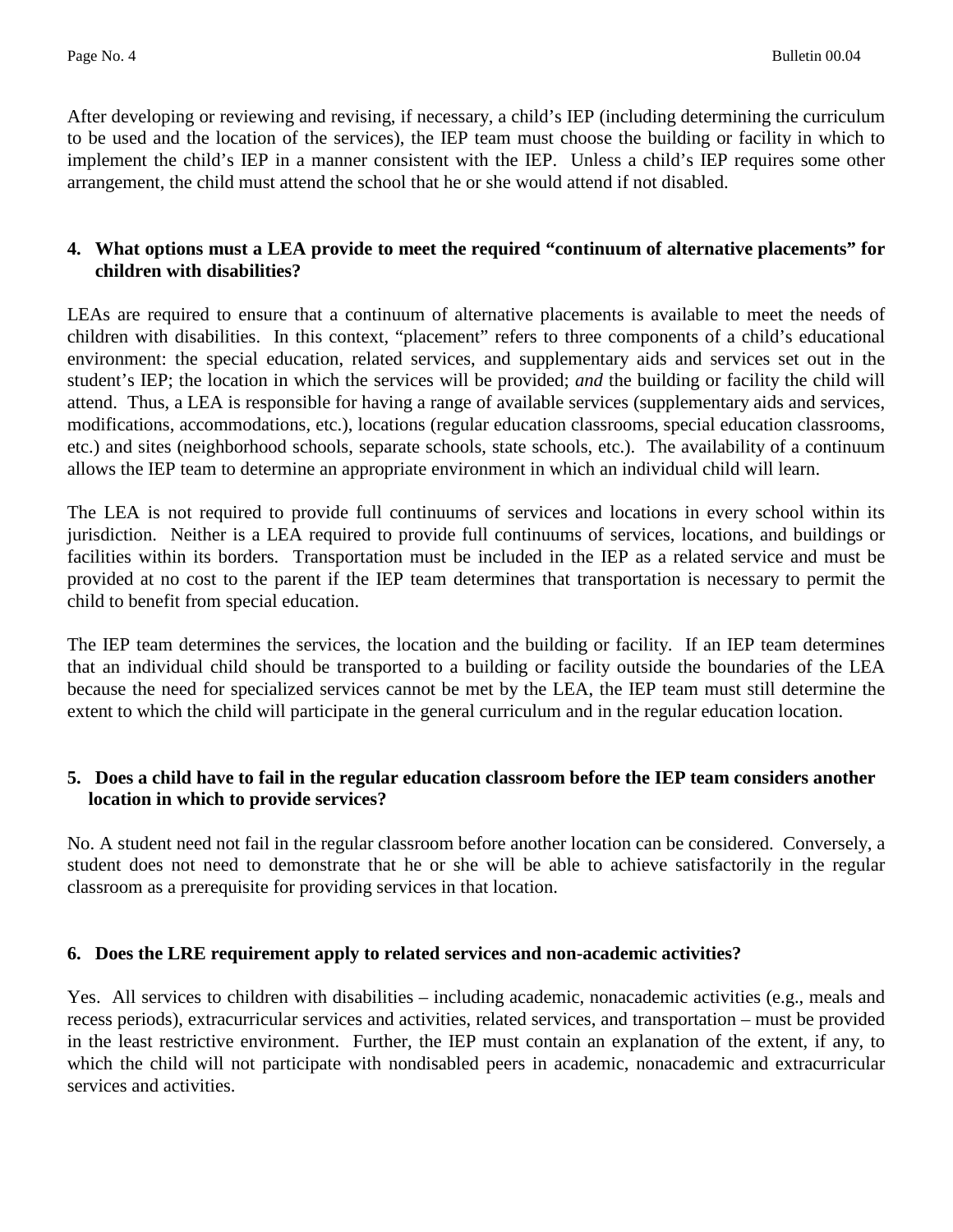## **7. How do the LRE requirements apply to preschoolers?**

Preschoolers with disabilities must be provided special education and related services in the least restrictive environment. LEAs that do not operate programs for nondisabled preschool children are not required to initiate those programs solely to satisfy the LRE requirement. However, the full continuum of services, including integrated setting options (such as community-based settings with typically developing age peers) must be available to preschool children with disabilities.

The issue of the least restrictive environment as it applies to preschoolers received recent attention from the federal courts. In *Board of Education of LaGrange School District Number 105 v. Illinois State Board of Education* (attached), the Court of Appeals for the Seventh Circuit found a school district in violation of the least restrictive environment requirement when the district failed to consider alternatives to a segregated school placement for a preschooler. As rulings by the Seventh Circuit control federal courts in this state, this case is of heightened importance to LEAs in Wisconsin.

A number of LEAs in Wisconsin are providing early childhood special education (ECSE) itinerant services to preschoolers with disabilities in childcare, playgroups, and other community-based settings. LEAs are also offering programs in which ECSE teachers are teaming with staff from four-year-old kindergartens, Title I preschools, childcare centers, and Head Start programs.

#### **8. What are the LRE considerations for children with hearing impairments?**

In IDEA 1997, Congress added an additional requirement, which was codified in the new federal regulations, with respect to hearing impaired children because of the unique communication and related needs of many children who are deaf or hearing impaired. In the case of the child who is deaf or hard of hearing, the IEP team must consider, among other things, the child's language and communication needs, opportunities for direct communications with peers and professional personnel in the child's language and communication mode, academic level, and full range of needs, including opportunities for instruction in the child's language and communication mode.

The regular education classroom may be the appropriate location to meet the unique needs of particular children who are deaf or hard of hearing. For others, special classes or special schools may be the appropriate location in which to provide the services to meet the child's unique needs. A full range of alternative placements must be available to the extent necessary to implement each child's IEP. Location considerations begin with the regular education classroom and move along the continuum to include special schools, if appropriate. Just as learning in the regular educational classroom is required when it is appropriate to meet the unique needs of a child who is deaf, so is another location required when the child's needs cannot be met in the regular education classroom even with the use of supplementary aids and services.

The IEP team must also determine whether the child can participate full-time in the general curriculum. Teachers can instruct the child in the general curriculum in any location that is found to be appropriate for the child. If the child attends a specialized school, the LEA and the staff at the specialized school need to coordinate efforts to ensure that the child is receiving instruction in the general curriculum to the maximum extent appropriate.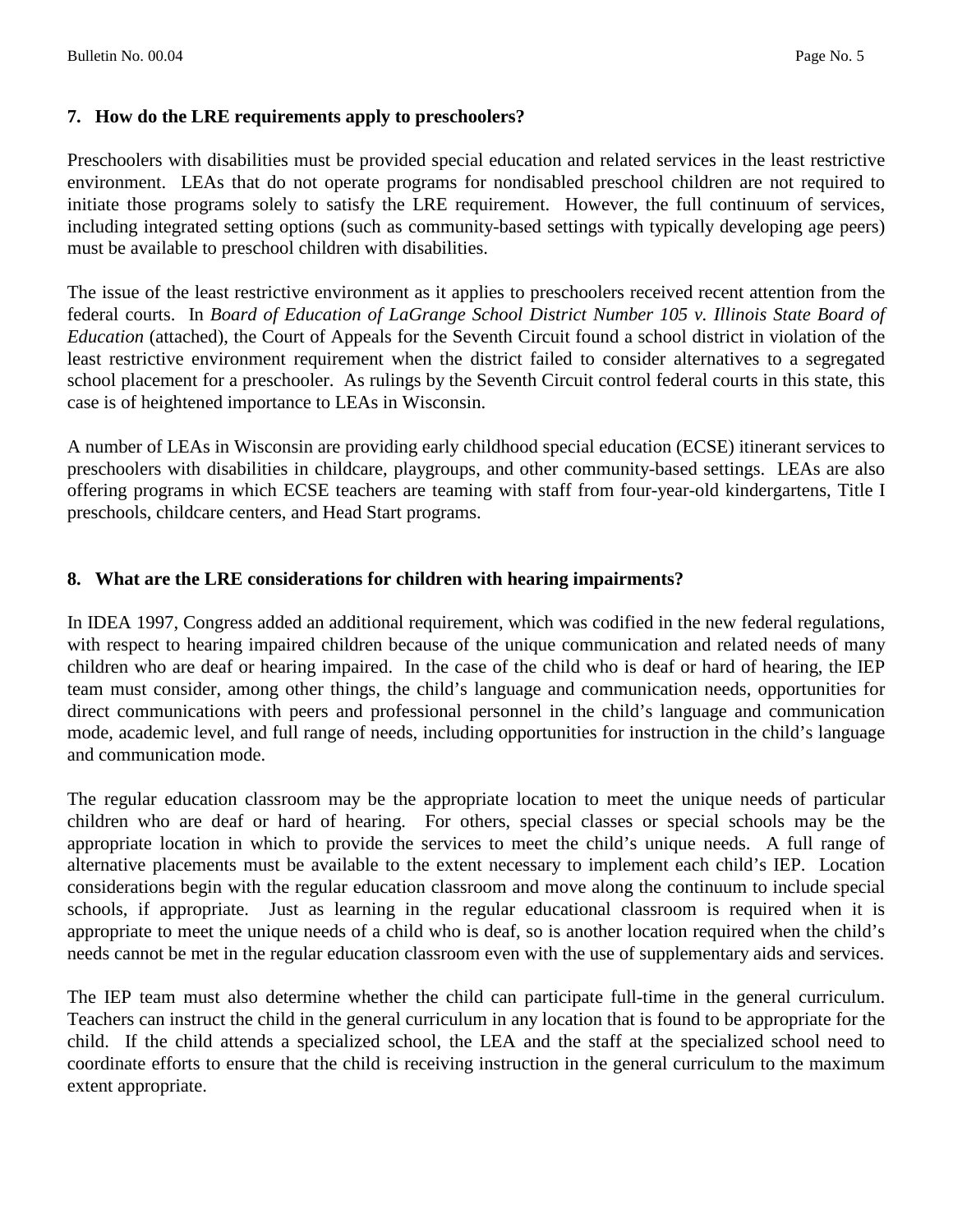# **9. When a parent disagrees with the LEA regarding the placement decision, what is a LEA required to do?**

The IEP meeting serves as a communication vehicle between parents and school personnel and enables them, as equal participants, to make joint, informed decisions regarding the child's placement. Parents are considered equal partners with school personnel in making these decisions.

The IEP team should work toward consensus, but the public agency has ultimate responsibility to ensure that the child receives FAPE. Both state and federal law contain provisions under procedural safeguards on how to proceed whenever a parent does not agree with an IEP team's determination of a child's initial or continued placement.

If parents disagree with the initial placement proposed by the LEA and refuse to grant consent for placement, the LEA may not place the child in special education. The LEA may use mediation or a due process hearing to resolve the refusal to consent.

If the parent revokes consent for initial placement in special education prior to the child receiving special education for the first time, the LEA may not place the child in special education. The LEA may use mediation or a due process hearing to resolve the revocation.

In the above scenarios, the LEA is obligated to resolve the refusal to grant consent or the revocation if the LEA believes that the parent's refusal or revocation would result in the LEA's failure to provide free appropriate public education to the child. The LEA may resolve the revocation or refusal through an IEP team meeting, mediation, or a due process hearing.

If the parent revokes consent for placement in special education after the child first receives special education, the revocation is not relevant. If the parent requests that the LEA stop the child's special education because the parent believes the child no longer needs special education, the IEP team should reevaluate the child to determine whether the child continues to need special education. If the parent requests that the LEA stop or change the provision of special education because the parent and the LEA do not agree about the child's special education program or placement, the LEA may conduct an IEP team meeting to discuss changing the child's IEP or placement. If the parent and the LEA cannot reach agreement, either the parent or the district may request mediation or a due process hearing to resolve the dispute. Pending the resolution of the dispute, the child would remain in the current placement unless the parent and the LEA agree on another placement.

# **10. Are LEAs permitted to use Part B funds to pay for special education and related services and supplementary aids and services provided in a regular class or other education-related locations, even if one or more of children without disabilities benefit from the services?**

Yes, in certain cases. If special education and related services are being provided in a regular education classroom to meet the requirements of the IEP for a child with a disability, federal regulations permit other children to benefit. However, the regulations do not permit Part B funds to be expended in a regular class except for special education and related services and supplementary aids and services to a child with a disability in accordance with the child's IEP. In such circumstances no time and effort records are required under federal law, thus reducing unnecessary paperwork.